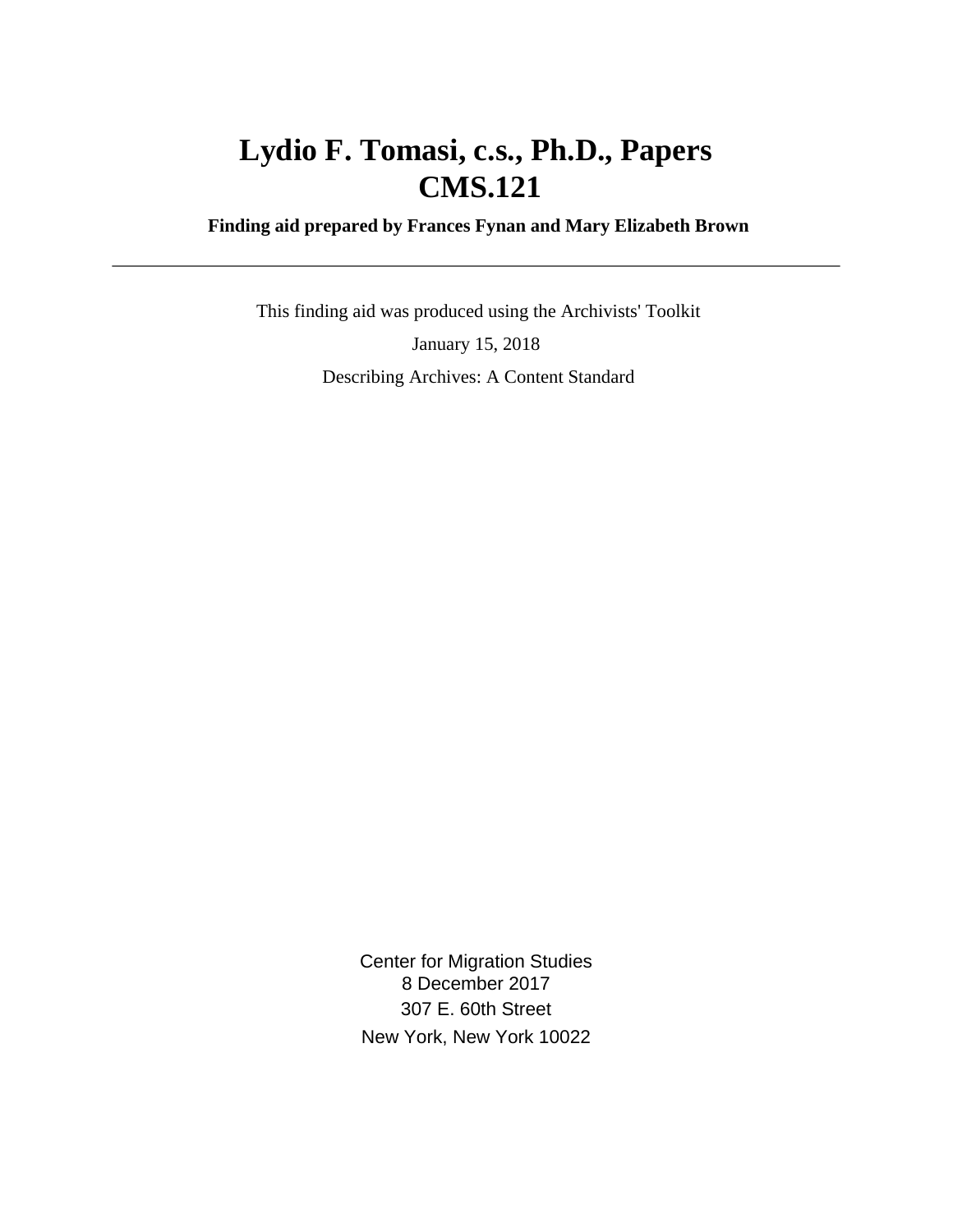## **Table of Contents**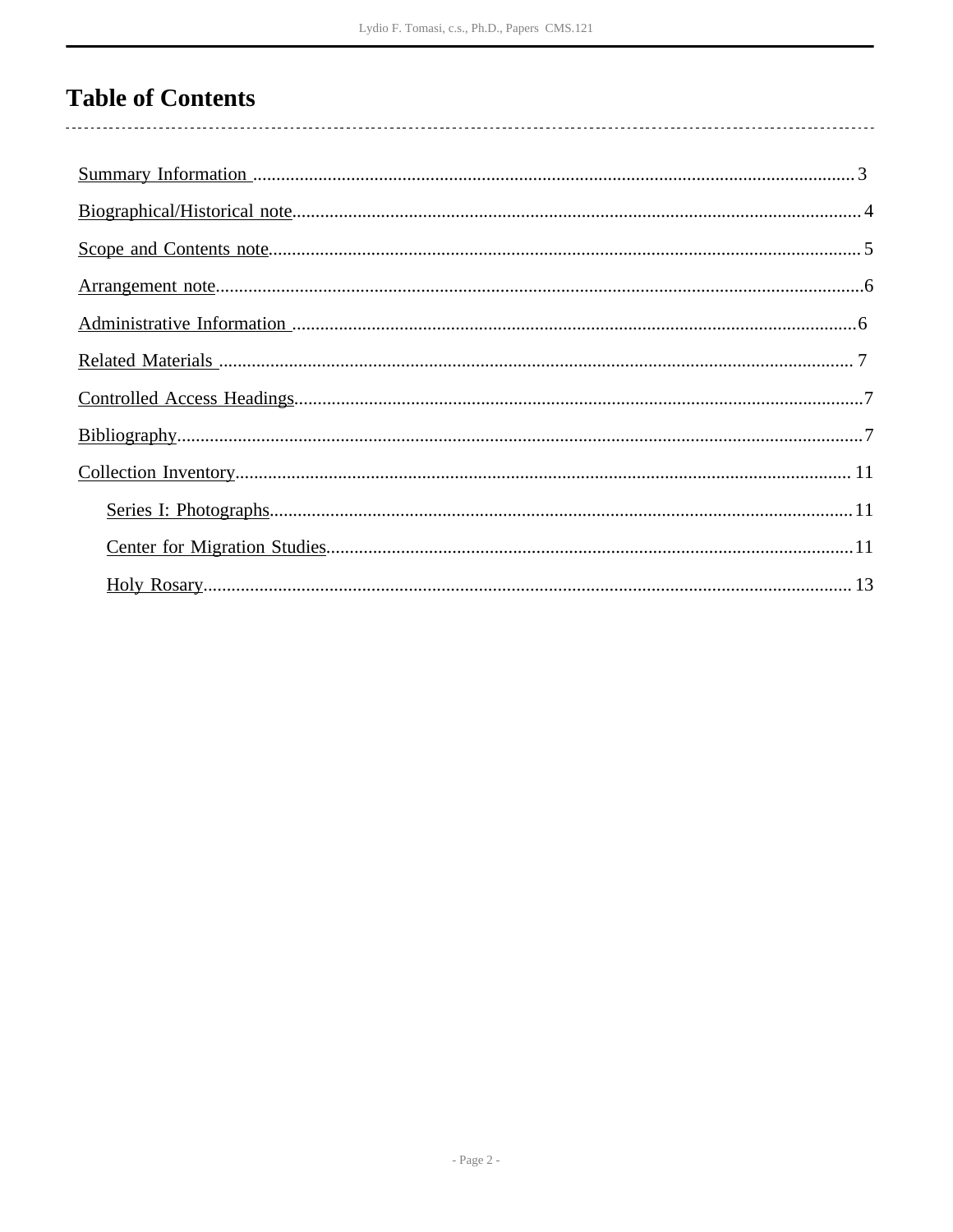## <span id="page-2-0"></span>**Summary Information**

| <b>Repository</b> | <b>Center for Migration Studies</b>                                                                                                                                                                                                                                                                                                                                                                                                                                                                                                                                                                                                                                                                                                                                                                  |
|-------------------|------------------------------------------------------------------------------------------------------------------------------------------------------------------------------------------------------------------------------------------------------------------------------------------------------------------------------------------------------------------------------------------------------------------------------------------------------------------------------------------------------------------------------------------------------------------------------------------------------------------------------------------------------------------------------------------------------------------------------------------------------------------------------------------------------|
| <b>Title</b>      | Lydio F. Tomasi, c.s., Ph.D., Papers                                                                                                                                                                                                                                                                                                                                                                                                                                                                                                                                                                                                                                                                                                                                                                 |
| Date [inclusive]  | 1964-2015                                                                                                                                                                                                                                                                                                                                                                                                                                                                                                                                                                                                                                                                                                                                                                                            |
| <b>Extent</b>     | 3.0 Linear feet in six document boxes.                                                                                                                                                                                                                                                                                                                                                                                                                                                                                                                                                                                                                                                                                                                                                               |
| Language          | English                                                                                                                                                                                                                                                                                                                                                                                                                                                                                                                                                                                                                                                                                                                                                                                              |
| <b>Abstract</b>   | CMS.121 documents, via correspondence, photographs, publications,<br>and reports, the career of the Rev. Lydio F. Tomasi, c.s., Ph.D., during<br>the 2000s and 2010s. Father Tomasi served as CMS's Executive Director<br>until 2001, then continued in a consulting position while working as<br>pastor of Saint Joseph's Catholic Church on Manhattan's Lower East Side<br>(2001-2006) and of Holy Rosary Catholic Church in Washington, D.C.<br>(2006-2014). From 2014 to 2016 he resided at 27 Carmine Street in New<br>York City, with other members of the Scalabrini Fathers, the religious<br>congregation to which he belongs. The collection includes personal items<br>such as educational records that Father Tomasi kept with him until he<br>departed New York for residence in Italy. |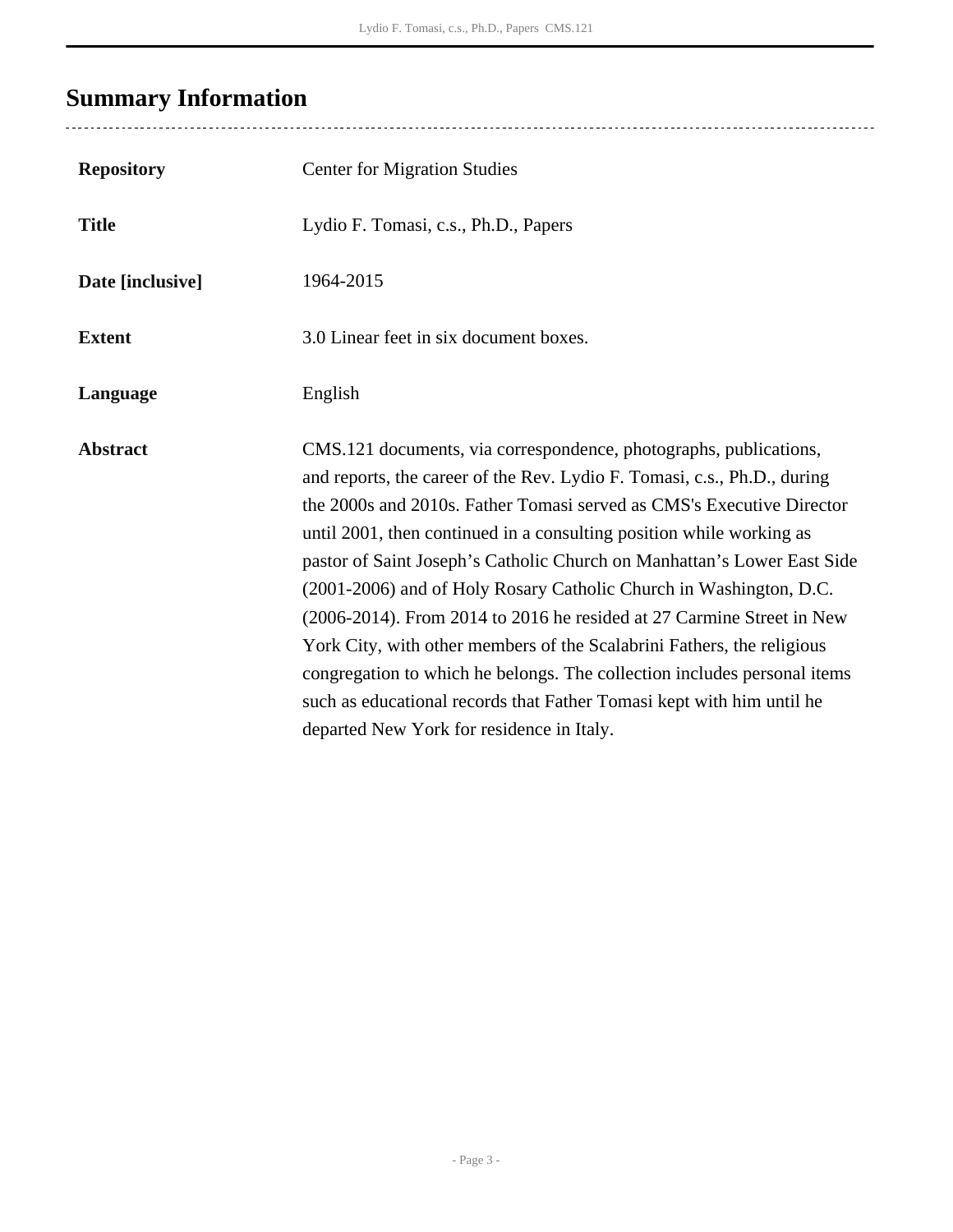## <span id="page-3-0"></span>**Biographical/Historical note**

Lydio Francesco Tomasi was born February 6, 1938, in Casoni di Mussolente, Vicenza, Italy, to Giuseppe Tomasi and his wife Amabile (nee Bordignon). He was one of five children with two sisters, Caterina and Anna, and two brothers, Luigi and Silvano, the latter being a significant person during his life in the United States.

Lydio was an early vocation to the Scalabrini Fathers, a congregation of male religious founded in Piacenza, Italy, in 1887 to minister to migrants in transit and in their new homes. He received the equivalent of an American bachelor's degree from Collegio Scalabrini-O'Brien, Como, Italy, in 1957, a Ph.L. (license in philosophy) and a Th.L. (license in theology) from the Pontifical Gregorian University in Rome in 1959 and 1963, respectively, and a Ph.D. in sociology from New York University in 1983. He made his vows with the Scalabrini Fathers in 1960 and was ordained December 16, 1962. He departed for the mission field in the United States in 1963. After completing courses in English at the Scalabrini Fathers' Saint Charles Seminary on Staten Island and at New York University, he served at Saint Michael Archangel in New Haven, Connecticut, from 1966 to 1968.

Meanwhile, Lydio's brother Silvano Tomasi was receiving his doctorate in sociology from Fordham University and organizing the Center for Migration Studies, a Scalabrinian initiative originally intended to collect and disseminate information on contemporary human international migration. Lydio was drawn into this work and from 1968 to 2001 served as CMS's Executive Director. He continued to serve CMS in a consulting role while he remained in the United States. In this capacity he developed three facets of CMS's work. He organized the annual legal conference, held in Washington, D.C., and focusing on U.S. law and policy regarding migrants and refugees, and represented CMS at other conferences in the United States and Europe. He also developed CMS as a publisher. CMS still publishes International Migration Review, a quarterly of multidisciplinary scholarly on human international migration. During Lydio's tenure it also published a journal for those whose work brought them in contact with migrants, Migration Today (later Migration World), books and occasional papers. Lydio also supported the development of the Center for Migration Studies library, the collection of which is now with CMS's sister institution, Centro Studio Emigrazione-Roma in Rome, Italy, and the development of the CMS archives. While much of the collection reflects the Tomasi brothers' connections in the American and Canadian Scalabrini community and the Italian-American community, it was Lydio who clarified its plans to document the experience of migrants in transit, which led to the acquisition of the records of several immigrant aid agencies.

Lydio then served as pastor of two different Scalabrinian parishes, Saint Joseph in Chinatown, New York City, from 2001 to 2006, and Holy Rosary in Washington, D.C., from 2006 to 2014. Shortly before Lydio left CMS both he and Silvano Tomasi had been diagnosed with Parkinson's Disease. In Lydio's case, that led to his reassignment from Holy Rosary to residence in New York City, in the Provincial House of the Scalabrinians' Saint Charles Province. In 2016, he was reassigned to a place where he had studied when he first entered the Scalabrini community, now remade into a health-care facility for the fathers.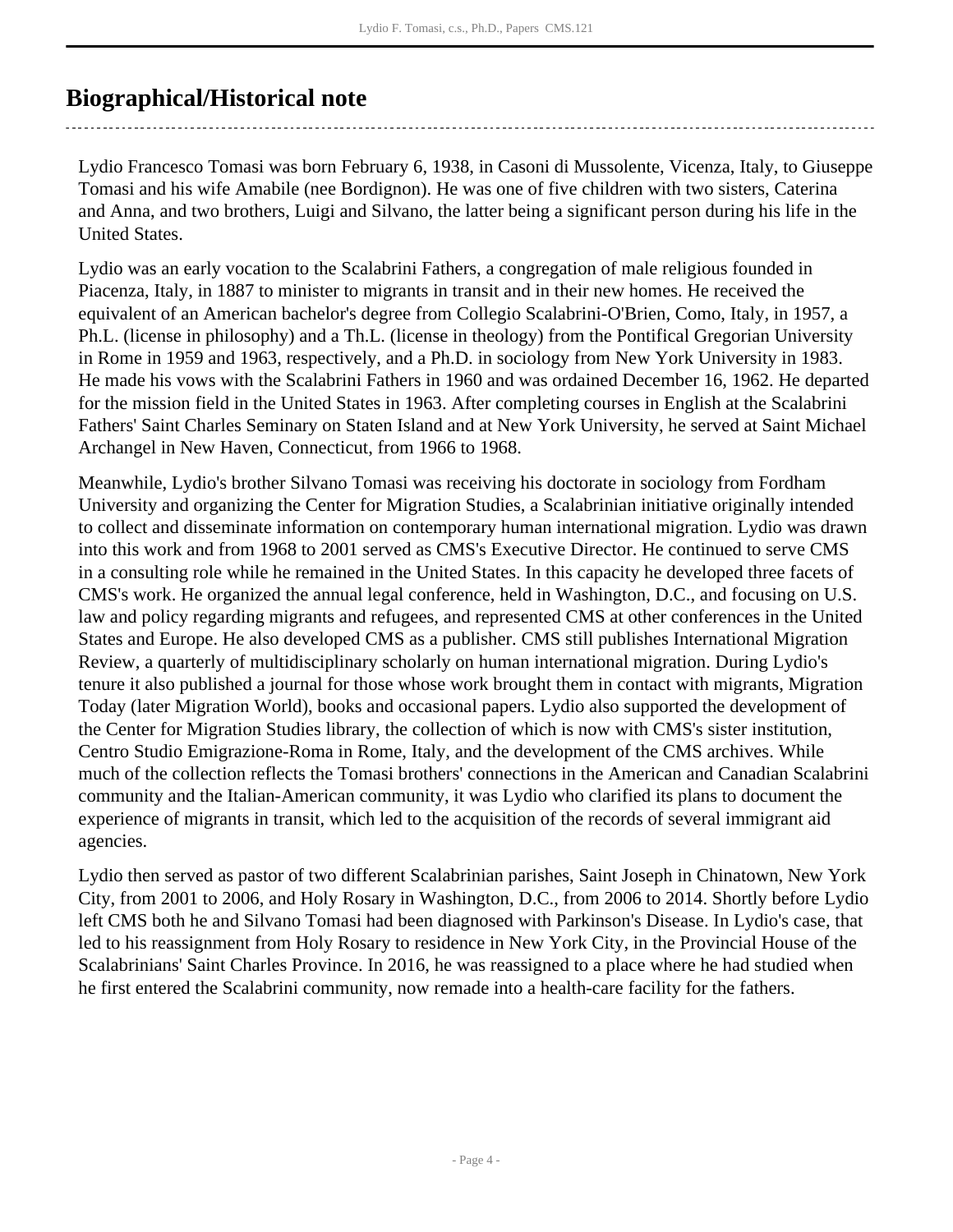### <span id="page-4-0"></span>**Scope and Contents note**

These papers were what remained in Father Lydio Tomasi's last office when Father Tomasi, who was suffering from Parkinson's Diseases, was transferred to a health care facility in his native Italy. Thus it documents both the items he had kept with him since his youth and the issues that occupied him toward the end of his work life.

The collection is arranged into three Series. Series I contains 140 photographs. They range in size from 1.5x1.75" to 12x8". A few old family photographs are in black and white, but most are in color; similarly a few are matte-finished but most are glossy. The subjects include Father Lydio Tomasi in his roles as seminarian, priest, and Director of the Center for Migration Studies; Father Tomasi's family, especially his mother and his brother Silvano; friends and colleagues; and some of Father Lydio posing with celebrities such as Benedict XVI, New York City politician Rudolph Giuliani, and Ivana Trump. Some included handwritten inscriptions on the front or back of the photo.

Series II contains documents related to the Center for Migration Studies. The 33 folders are organized alphabetically and then chronologically. Father Tomasi spearheaded the publication of the International Migration Review during his tenure at the Center for Migration Studies. IMR-related folders contain related scholarship, notes, and correspondence regarding readership and mission of the journal. Father Tomasi promoted the Center for Migration Studies as a global organization and this series includes relevant correspondence, fundraising information, and event plans. The predominant format is printed email exchanges. This series also includes the joint plan between CMS and Fordham University to established an academic relationship between both Catholic institutions through professorial chair endowed by Italy's Cassamarca Foundation. This series also includes some newspaper clippings.

Series III contains materials related to Father Tomasi's time as a pastor at the Church of the Holy Rosary in Washington D.C., from 2006 to 2014. There are 31 folders and the folders are in alphabetical order. Materials within folders are in chronological order. Much of Father Tomasi's time at Holy Rosary was spent working on its Casa Italiana, and the folders document his attempts to get the aforementioned Cassamarca Foundation to support a joint chair with Georgetown University and Holy Rosary. This series also documents Father Tomasi's work with external organizations, including the Center for Human Rights, the Metropolitan Immigrant Clinic, and the New York Immigration Coalition. Folders titled "Personal" contain materials that Father Tomasi deemed important and he held on to until the end of his time at Holy Rosary. These papers span many decades. Included are philosophy notes and outlines from his time as a student, versions of his curriculum vitae, family documents, and other school records. Also included in this series are manuscripts and research that Father Tomasi was working on at the time of his departure.

While processing this collection, some photocopies and publications were discarded and bibliography constructed for the publications. These materials should be accessible through public libraries or other archives.

This collection provides researchers with a look into the life of a dedicated Catholic, activist, and organizer. Father Lydio F. Tomasi not only led the Center for Migration Studies, but also contributed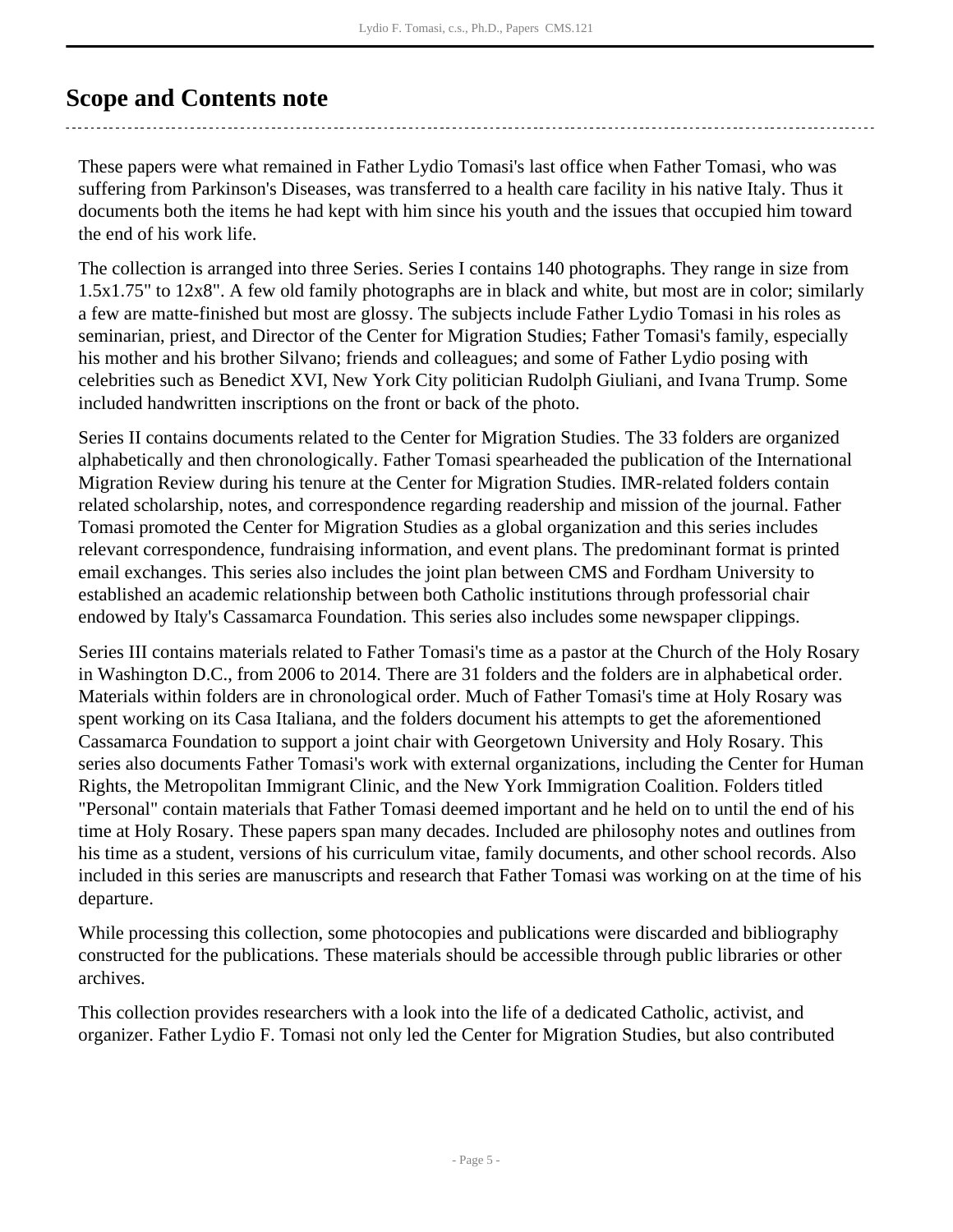knowledge and leadership to a number of immigration-based organizations. Researchers will be able to trace the origins of and discover the ins and outs of running a nonprofit organization. Father Lydio F. Tomasi serves as an inspiration for hardworking individuals who hope to dedicate their lives to education, scholarship, and activism.

### <span id="page-5-0"></span>**Arrangement note**

CMS.121 contains three series:

I. Photographs

II. Center for Migration Studies

III. Holy Rosary

### <span id="page-5-1"></span>**Administrative Information**

#### **Publication Information**

Center for Migration Studies 8 December 2017

#### **Conditions Governing Access note**

Open to researchers by appointment.

#### **Conditions Governing Use note**

Copyright is owned by the Center for Migration Studies. Permission to publish materials must be requested before use.

#### **Immediate Source of Acquisition note**

The papers in CMS.212 came to the Center for Migration Studies archive from Lydio Tomasi's last residence, the Provincial House of the Society of Saint Charles-Scalabrinians, 27 Carmine Street, New York, New York 10014.

#### **Processing Information note**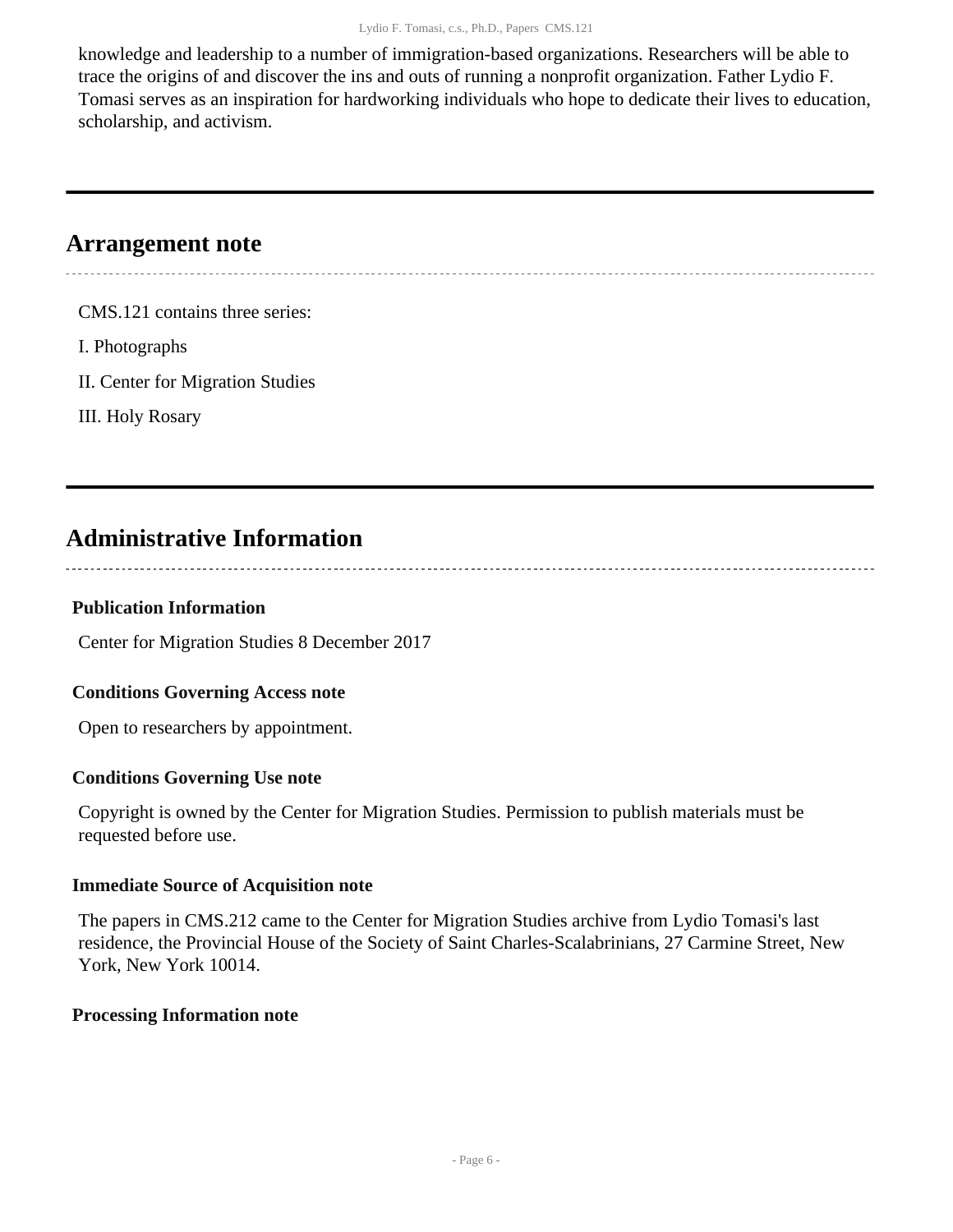CMS.121 was processed in November 2017 by Frances Fynan, Rachel Morton, and Mary T. Sanders under the direction of Mary Brown. They arranged the papers and photographs into series and folders. Materials in the folders were organized in chronological order and the folders were put into boxes in alphabetical order. Frances Fynan and Rachel Morton prepared the finding aid.

### <span id="page-6-0"></span>**Related Materials**

#### **Related Archival Materials note**

Related materials can be found at the Center for Migration Studies. See collections 078, 078a, 078b, 078c, 084, and 084a. CMS has an unprocessed collection of papers from Lydio Tomasi's brother Silvano's early years in the United States.

### <span id="page-6-1"></span>**Controlled Access Headings**

#### **Corporate Name(s)**

- Center for Migration Studies (U.S.).
- Holy Rosary (Church : Washington, D.C.).
- Saint Joseph (Church: New York, N.Y.).
- Scalabrinians.

**Personal Name(s)**

• Tomasi, Lydio F., c.s., Ph.D., 1938-

### <span id="page-6-2"></span>**Bibliography**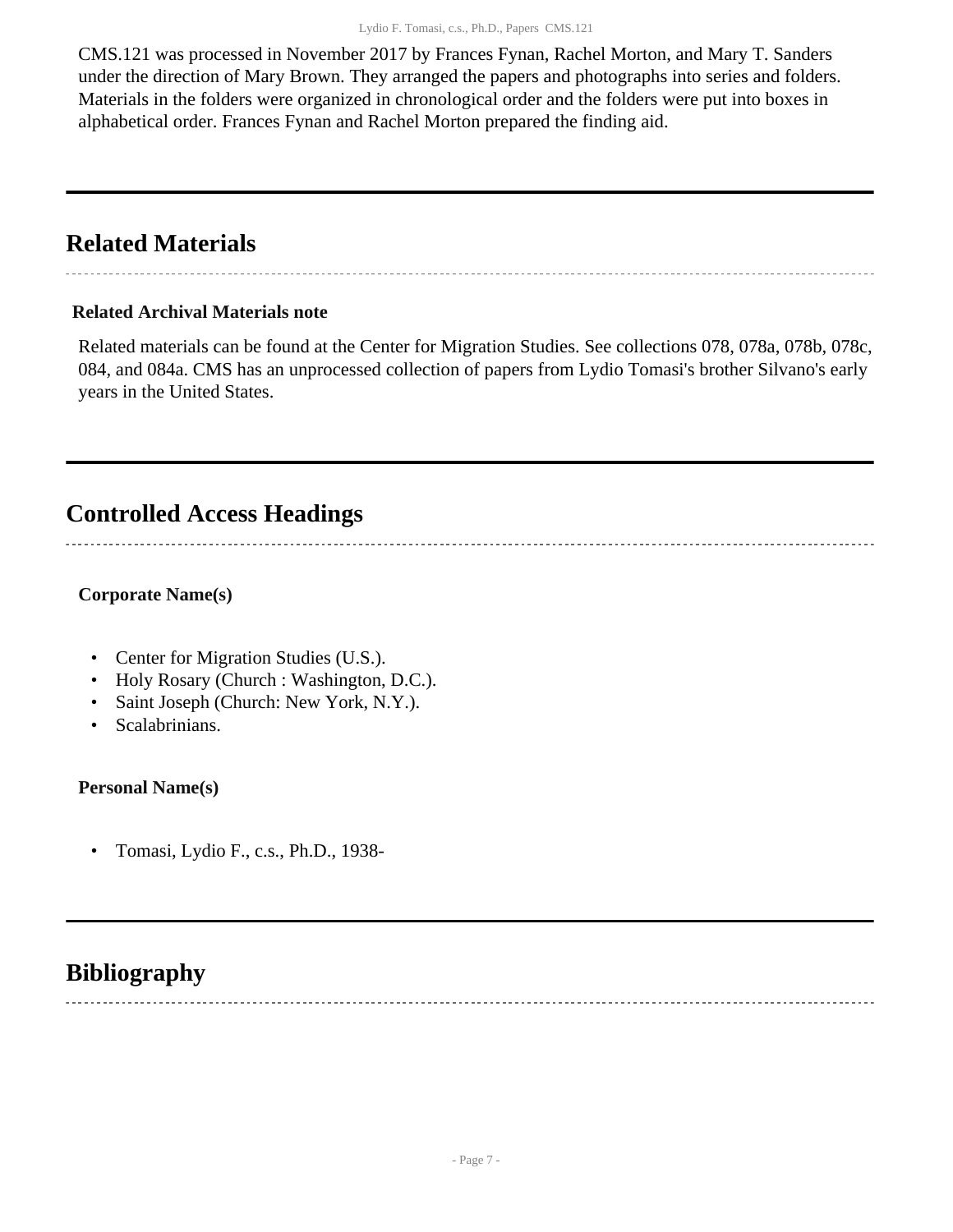"An Annotated Bibliography of Serials on Migration." *Occasional Papers and Documentation*, no. 4 (1977).

Ancel, Bishop Alfred. "Theology of the Local Church in Relation to Migration". New York: Center for Migration Studies, 1974.

Battisella, Granziano. *Italian Americans in the '80s: A Sociodemographic Profile*. New York: Center for Migration Studies, 1989.

Battisella, Granziano. "Itinerant Missions: Alternative Experiences in the History of Scalabrinians in North America." *CMS Occasional Papers: Pastoral Series*, no. 6 (1986).

"Bishop Scalabrini's Plan for the Pastoral Care of Migrants of all Nationalities." New York: Center for Migration Studies.

Brizzolara, Andrew. *A Directory of Italian and Italian-American Organizations and Community Service in the Metropolitan Area of Greater New York*. New York: Center for Migration Studies, 1976.

Candeloro, Dominic. *Making History: A Handbook for Italian American Social History Project*. Washington D.C.: The National Italian American Foundation, 1990.

Center for Applied Research in the Apostolate. *The Congregation of the Missionaries of St. Charles (Scalabrinian): A CARA Study*. Washington D.C.: CARA, 1976.

Day, Mark. "A Charter of Rights for Immigrant Workers." Pacoima, CA: Western Center for Immigration Studies, 1976.

De Dominicis, Claudio. "Italian Immigrants in the Archives of the Apostolic Delegation of the United States." *CMS Occasional Papers: Pastoral Series*, no. 12 (1992).

De Paolos, Velasio. "Evolution of the Mission of the Scalabrinian Congregation." *CMS Occasional Papers: Pastoral Series*, no. 4 (1985).

De Paolos, Velasio. "The Pastoral Care of Migrants in the Teachings and in the Directives of the Church." *CMS Occasional Papers: Pastoral Series*, no. 1 (1983).

De Paolos, Velasio. "The Pastoral Care of Migrants in the Directives of the Church." *CMS Occasional Papers: Pastoral Series*, no. 9 (1989).

Della Cava, Ralph. "Resources for the Study of Italian Emigration: A Directory of Libraries and Archives in Rome and Florence." *CMS Occasional Papers and Documentation*, no. 2 (1977).

Diaz Briquets, Sergio . "International Migration within Latin America and the Caribbean: An Overview." *CMS Occasional Papers and Documentation*, (1983).

Fragomen, Austin T. Jr. "The Illegal Alien: Criminal or Economic Refugee?" New York: Center for Migration Studies, 1973.

Gaillard, Anne Marie and Jacques Gaillard. "International Migration of the Highly Qualified: A Bibliographic and Conceptual Itinerary." *Bibliographies and Documentation Series*, no. 23 (1998).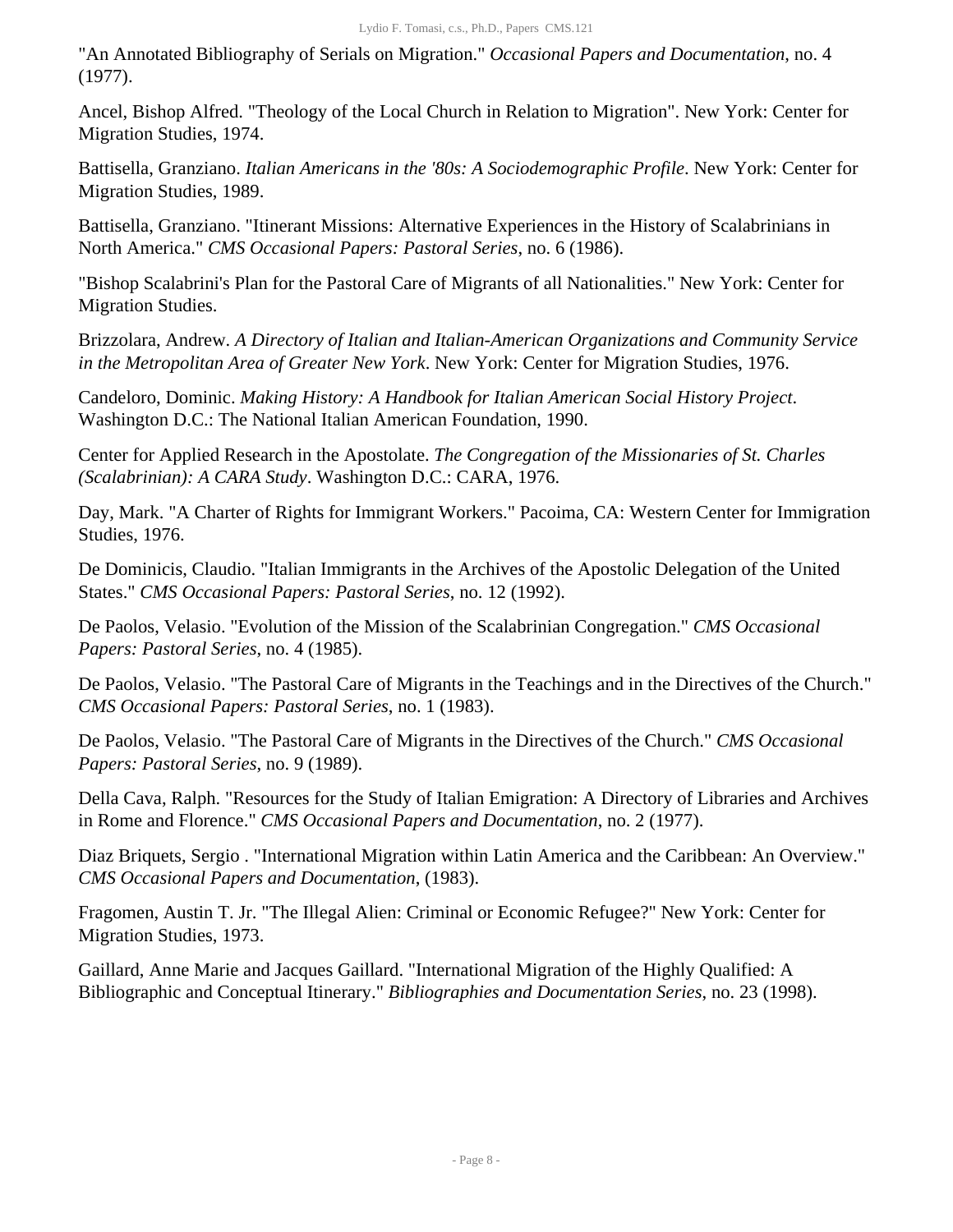Gaillard, Anne Marie. "Migration Return: A Bibliographical Overview." *CMS Occasional Papers and Documentation*, no. 12 (1994).

Greeley, Andrew M. "The Church, The National Parish and Immigration: Same Old Mistakes." New York: Center for Migration Studies, 1972.

Hansen, Marcus Lee. "The Problem of the Third Generation Immigrant." *Augustana College Library Occasional Paper*, no. 16 (1987).

John Paul, Bishop of La Crosse. "Pastoral Letter: On the Christian Welcome of the Hmong Population Among the Faithful of the Diocese of La Crosse." La Crosse, WI: Diocese of La Crosse, 1987.

Keely, Charles B. and S. M. Tomasi. "The Disposable Worker: Historical and Comparative Perspectives on Clandestine Migration." *CMS Occasional Papers and Documentation*, (1976).

Keely, Charles B. "Globalization and Human Resource Management: Nonimmigrant Visa Strategies and Behavior of U.S. Firms." *CMS Occasional Papers Series*, no. 10 (1998).

Keely, Charles B., Patricia J. Elwell, Austin T. Fragomen Jr. and Silvano M. Tomasi. "Profiles of Undocumented Aliens in New York City: Haitians and Dominicans." *CMS Occasional Papers and Documentation*, no. 5 (1978).

Kerwin, Donald. "America's Second Class Non-Citizens: Why an Amnesty won't Suffice." *CMS Occasional Papers Series*, no. 11 (2001).

Kerwin, Donald, Harry Brandon, Vincent Cannistraro and Angela Kelley. "Immigraton Policy, Law Enforcement and National Security." *A CMS Special Report*, (2003).

Kerwin, Donald. "Migrants, Borders, and National Security: U. S. Immigration Policy since September 11, 2001." *CMS Occasional Papers Series*, no. 12 (2002).

Lacoque, A. and F. R. Vasquez. "The Newcomer and the Bible." New York: Center for Migration Studies, 1971.

Laura-Braud, Jorge, Roy I. Sano, Peter Bird and John Tenhula. *Theological reflections on Refugees*. New York: Church World Service.

Marchetto, Ezio. "The Catholic Church and the Phenomenon of Migration: An Overview." *CMS Occasional Papers: Pastoral Series*, no. 10 (1989).

McBride, Paul W. "The Italians in America: An Interdisciplinary Bibliography." American Italian Historical Society, 1977.

"Migration in the Light of Vatican II." New York: Center for Migration Studies, 1967.

Miller, Mark J. "Between Revolution and Stasis: U.S. Immigration and Refugee Policy in 1996." *CMS Occasional Papers Series*, no. 9 (1998).

Miller, Mark J. "Employer Sanctions in Western Europe." *CMS Occasional Papers and Documentation*, no. 7 (1987).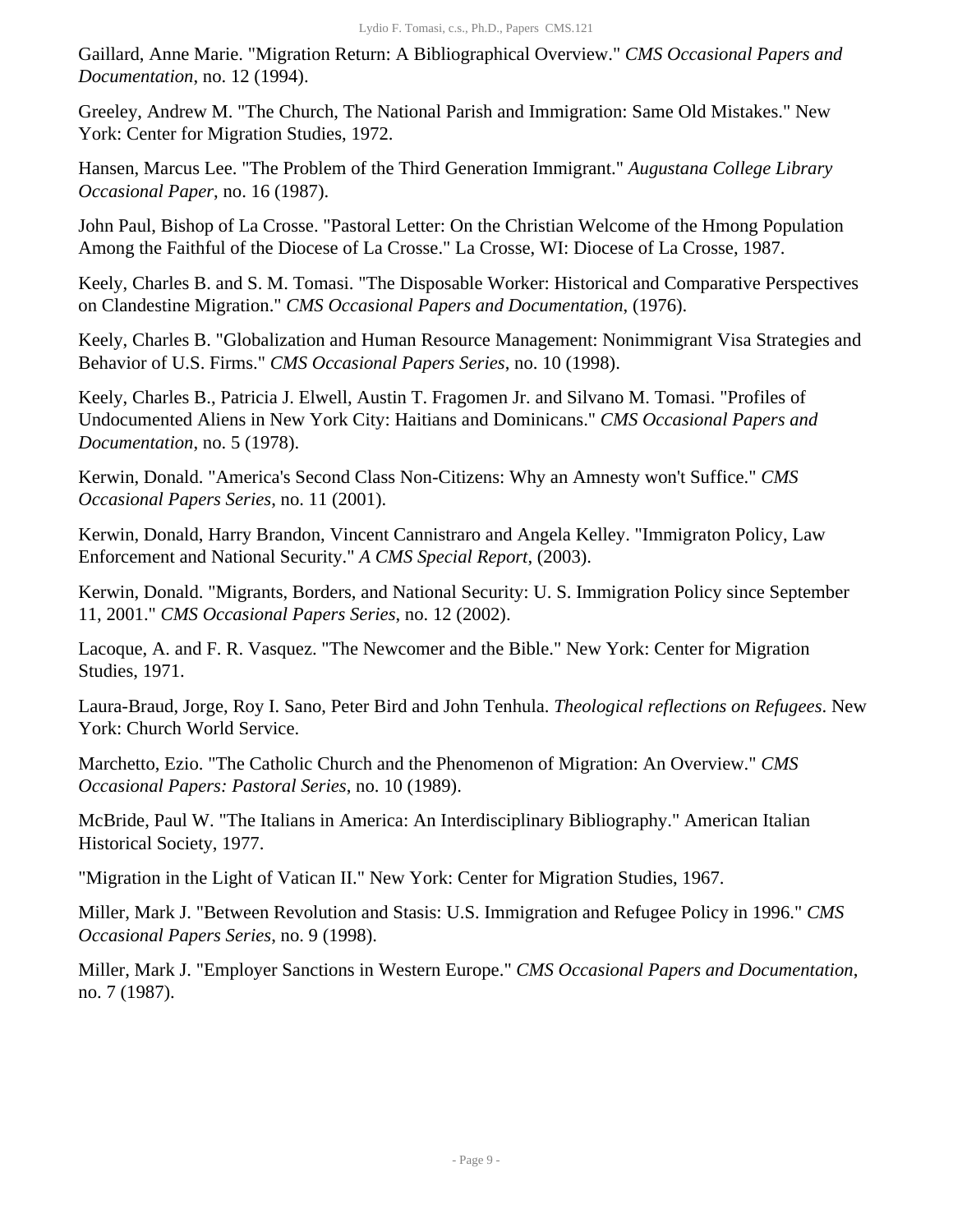Miller, Mark J. and Robert A. Denemark. "Migration and World Politics: A Critical Case for Theory and Policy." *CMS Occasional Papers and Documentation*, no. 8 (1993).

Papademetriou, Demetrios G. "New Immigrants to Brooklyn and Queens: Policy Implications, Especially with Regard to Housing." New York: Center for Migration Studies, 1983.

Pope Paul VI and Sacred Congregation for Bishops. "New Norms for the Care of Migrants: *Pastoralis Migraorum* and Instruction on the Pastoral Care of People Who Migrate." Washington D.C.: United States Catholic Conference, 1969.

Smolicz, J. J. "Ethnicity and Multiculturalism in the Australian Catholic Church." *CMS Occasional Papers: Pastoral Series*, no. 8 (1988).

Stahl, Charles W. "International Labor Migration: A Study of the ASEAN Countries." *CMS Occasional Papers and Documentation*, no. 6 (1986).

Tomasi, Lydio F. "The Ethnic Factor in the Future of Inequality." New York: Center for Migration Studies, 1972.

Tomasi, Lydio F. "The Italian American Family."New York: Center for Migration Studies, 1972.

Tomasi, Silvano M. "A Lesson from History: The Integratoin of Immigrants in the Pastoral Practice of the United States." *CMS Occasional Papers: Pastoral Series*, no. 7 (1987).

Tomasi, Silvano M. "The Pastoral Action of Bishop John Baptist Scalabrini and his Missionaries Among Immigrants in the Americas 1887-1987." *CMS Occasional Papers: Pastoral Series*, no. 2 (1984).

Tomasi, Silvano M. "The Pastoral Challenges of the New Immigration." *CMS Occasional Papers: Pastoral Series*, no. 11 (1990).

Tomasi, Silvano M. "The Reponse of the Catholic Church in the United States to Immigrants and Refugees." *CMS Occasional Papers: Pastoral Series*, no. 3 (1984).

Tomasi, Silvano M. "A Scalabrinian Mission Among Polish Immigrants in Boston: 1893-1909." *CMS Occasional Papers: Pastoral Series*, no. 5 (1986).

Velasio De Paolis, P. *La Pastoral de los Migrantes en las Directrices de la Iglesia*. Venezuela: CEPAM, 1989.

Wenk, Michael G. and Rev. S. M. Tomasi. *Cultural Pluralism and Ethnic Heritage in a Catholic Dimension*.1972.

Youssef, Nadia H. "Population Dynamics on Staten Island: From Ethnic Homogeneity to Diversity." *CMS Occasional Papers and Documentation*, (1991).

Zimmerman, Diana, Nancy Avrin and Olha Della Cava. "A Directory of International Migration: Study Centers, Research Programs and Library Resources." *Bibliographies & Documentation Series*, (1987).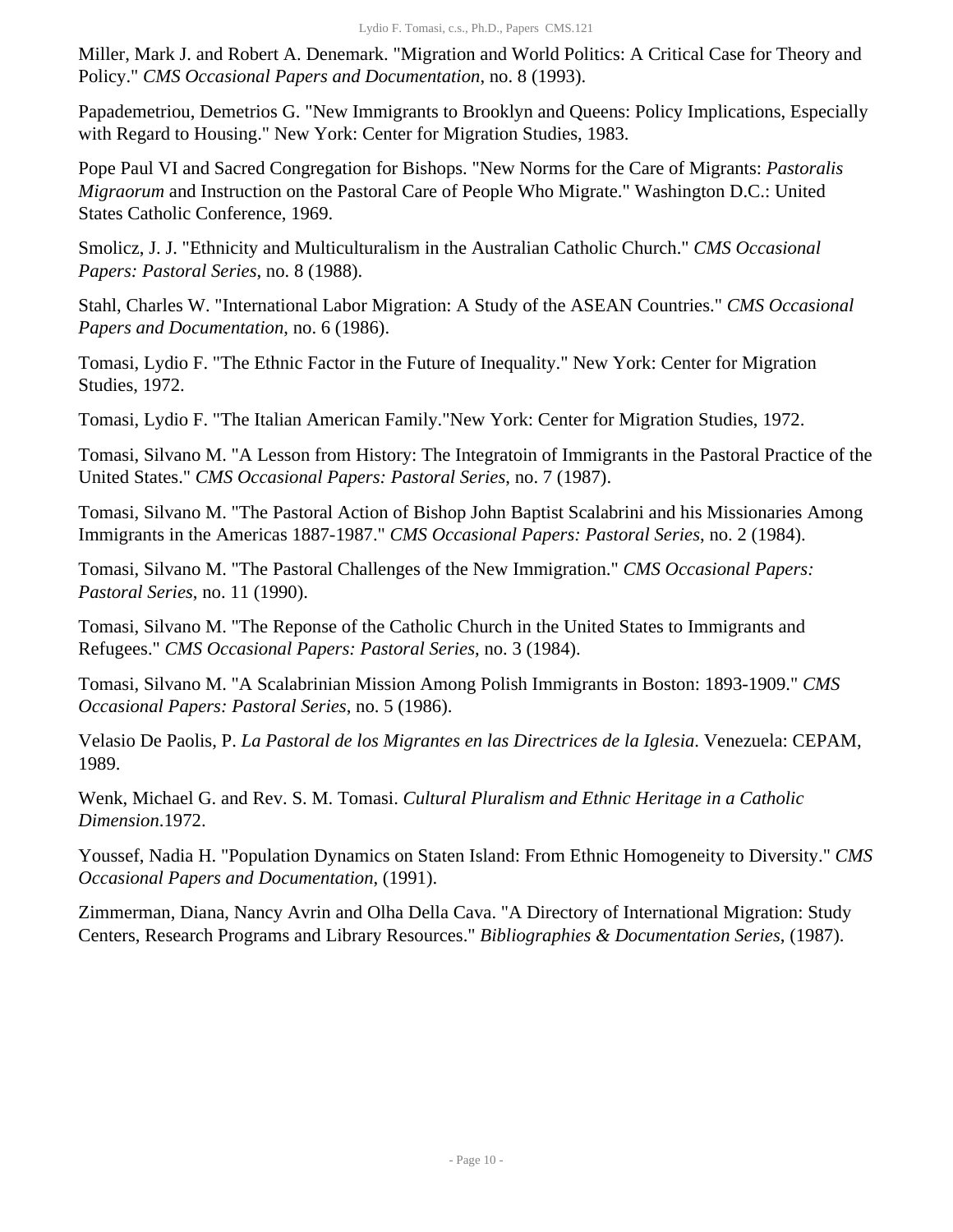# <span id="page-10-0"></span>**Collection Inventory**

<span id="page-10-2"></span><span id="page-10-1"></span>

| Series I: Photographs 1960-2013              | <b>Box</b>     | Photograph     |  |
|----------------------------------------------|----------------|----------------|--|
|                                              | $\mathbf{1}$   | $1 - 140$      |  |
| <b>Center for Migration Studies</b>          |                |                |  |
|                                              | <b>Box</b>     | Folder         |  |
| <b>Annual Migration Pastoral Report 2014</b> | $\mathbf{1}$   | $\mathbf{1}$   |  |
| Bylaws 1989                                  | $\mathbf{1}$   | $\overline{2}$ |  |
| Chronological 1960s                          | $\mathbf{1}$   | 3              |  |
| Chronological 1970s                          | $\mathbf{1}$   | $\overline{4}$ |  |
| Chronological 1980s                          | $\mathbf{1}$   | 5              |  |
| Chronological 1990s                          | $\mathbf{1}$   | 6              |  |
| Chronological 2000s                          | $\mathbf{1}$   | $\overline{7}$ |  |
| Chronological 2010s                          | $\overline{2}$ | $\mathbf{1}$   |  |
| Chronological, Undated I                     | $\overline{2}$ |                |  |
| Chronological, Undated II                    | $\sqrt{2}$     | 3              |  |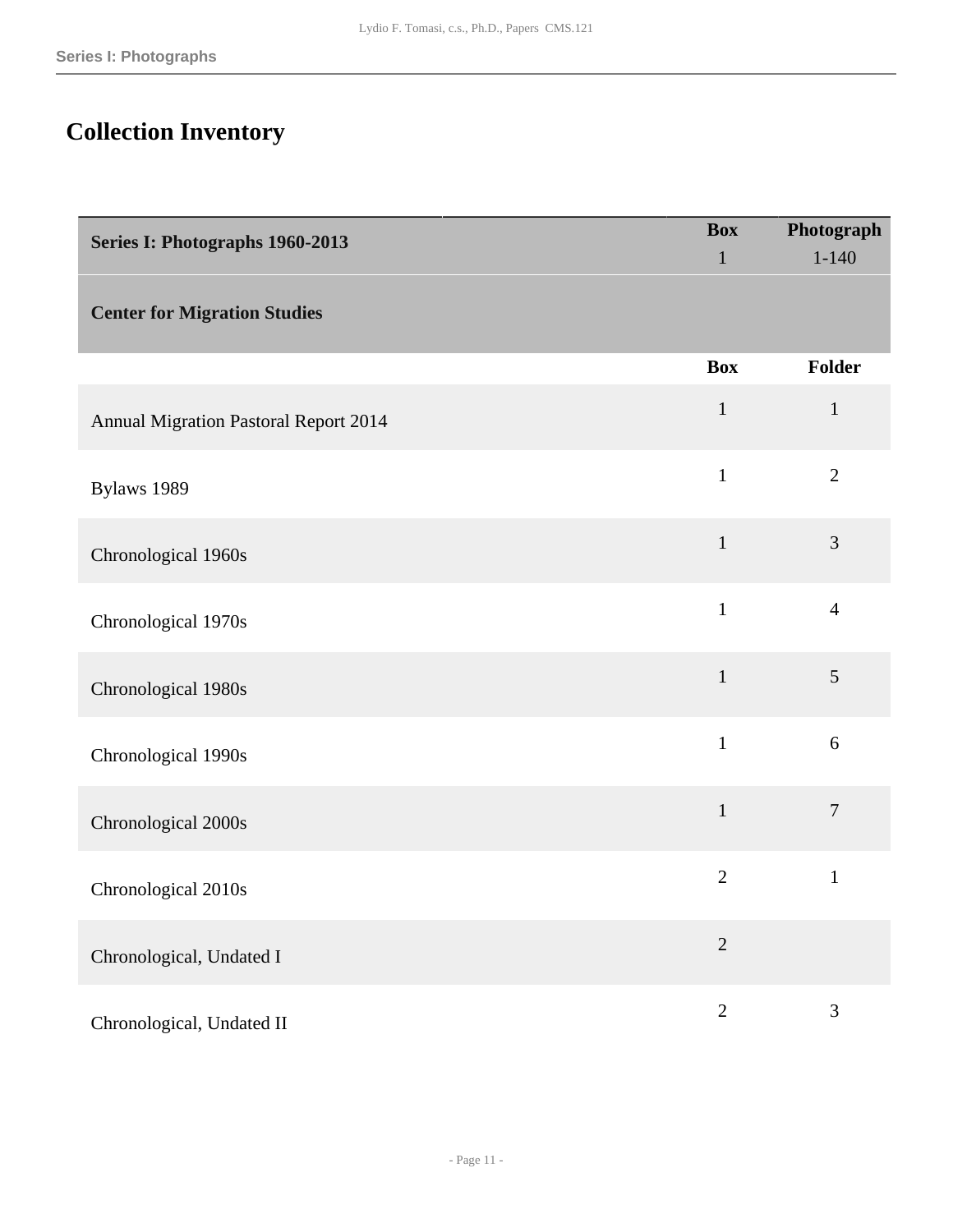| CMS Gala 2015                                         | $\overline{2}$ | $\overline{4}$ |
|-------------------------------------------------------|----------------|----------------|
| <b>CMS</b> Library                                    | $\overline{2}$ | 5              |
| CMS Mission, Special Assembly 1996                    | $\overline{2}$ | 6              |
| <b>CMS</b> Strategic Plan                             | $\overline{2}$ | $\overline{7}$ |
| Conference, Italian Immigration to America 1992, 1994 | $\overline{2}$ | 8              |
| Correspondence                                        | $\overline{2}$ | 9              |
| Cutrale, Jose Luis                                    | $\overline{2}$ | 10             |
| Di Marzio, (Most Rev.) Nicholas                       | $\overline{2}$ | 11             |
| Financial                                             | $\overline{2}$ | 12             |
| Fordham Cassamarca Chair 1998-2002                    | 3              | $\mathbf{1}$   |
| Fordham Cassamarca Chair 2003-2005, undated           | 3              | $\overline{c}$ |
| Fundraising                                           | 3              | 3              |
| International Migration Review 1971-2015, undated     | 3              | $\overline{4}$ |
| Miller, Mark J. 2002-2007                             | 3              | 5              |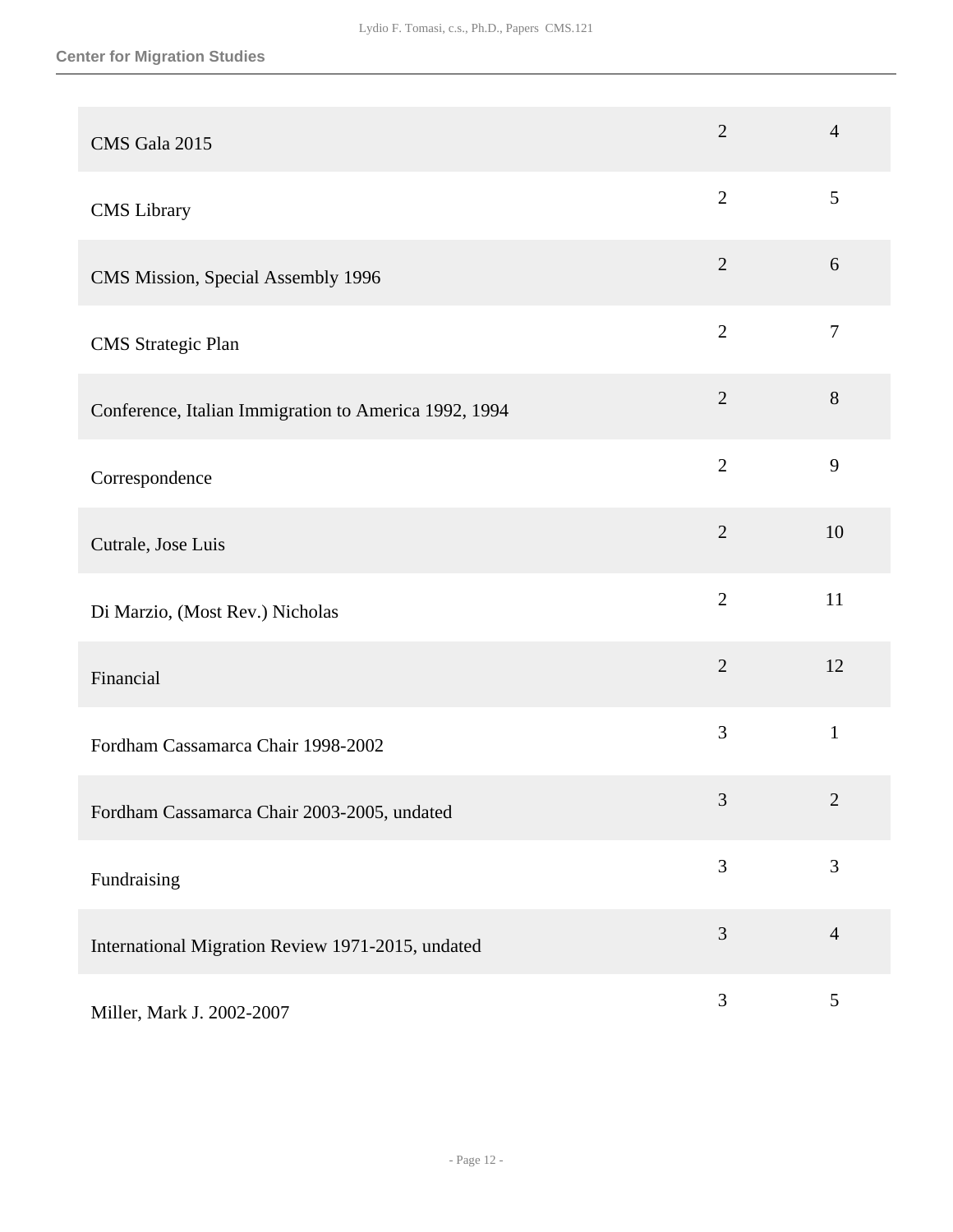<span id="page-12-0"></span>

| Personnel 1995-2005                                                                                                               | 3              | 6              |
|-----------------------------------------------------------------------------------------------------------------------------------|----------------|----------------|
| <b>Publication Agreement 1997</b>                                                                                                 | 3              | 7              |
| Publications, Battistella, Province of St. Charles Borromeo                                                                       | 3              | 8              |
| Publications, Battistella, Scalabrinians in the Chicago Area April 1984                                                           | 3              | 9              |
| Publications, Profio e Attitudini Del Telespettatori Italaniani dei<br>Programmi RAI-USA Nell'Area Metropolitana di New York 1984 | 3              | 10             |
| Publications, Sullivan, Pastoral Resources from CMS August 1993                                                                   | 3              | 11             |
| Publications, Three Year Development Plan 1991-1992                                                                               | $\overline{4}$ | $\mathbf{1}$   |
| Scalabrini International Migration Network.                                                                                       | $\overline{4}$ | $\overline{2}$ |
| 50th Anniversary Gala 2014, undated                                                                                               | $\overline{4}$ | 3              |
| <b>Holy Rosary</b>                                                                                                                |                |                |
|                                                                                                                                   | <b>Box</b>     | <b>Folder</b>  |
| American Society of the Italian Legions of Merit 1998-2005                                                                        | $\overline{4}$ | $\overline{4}$ |
| Casa Italiana 2006                                                                                                                | $\overline{4}$ | 5              |
| Casa Italiana 2007                                                                                                                | $\overline{4}$ | 6              |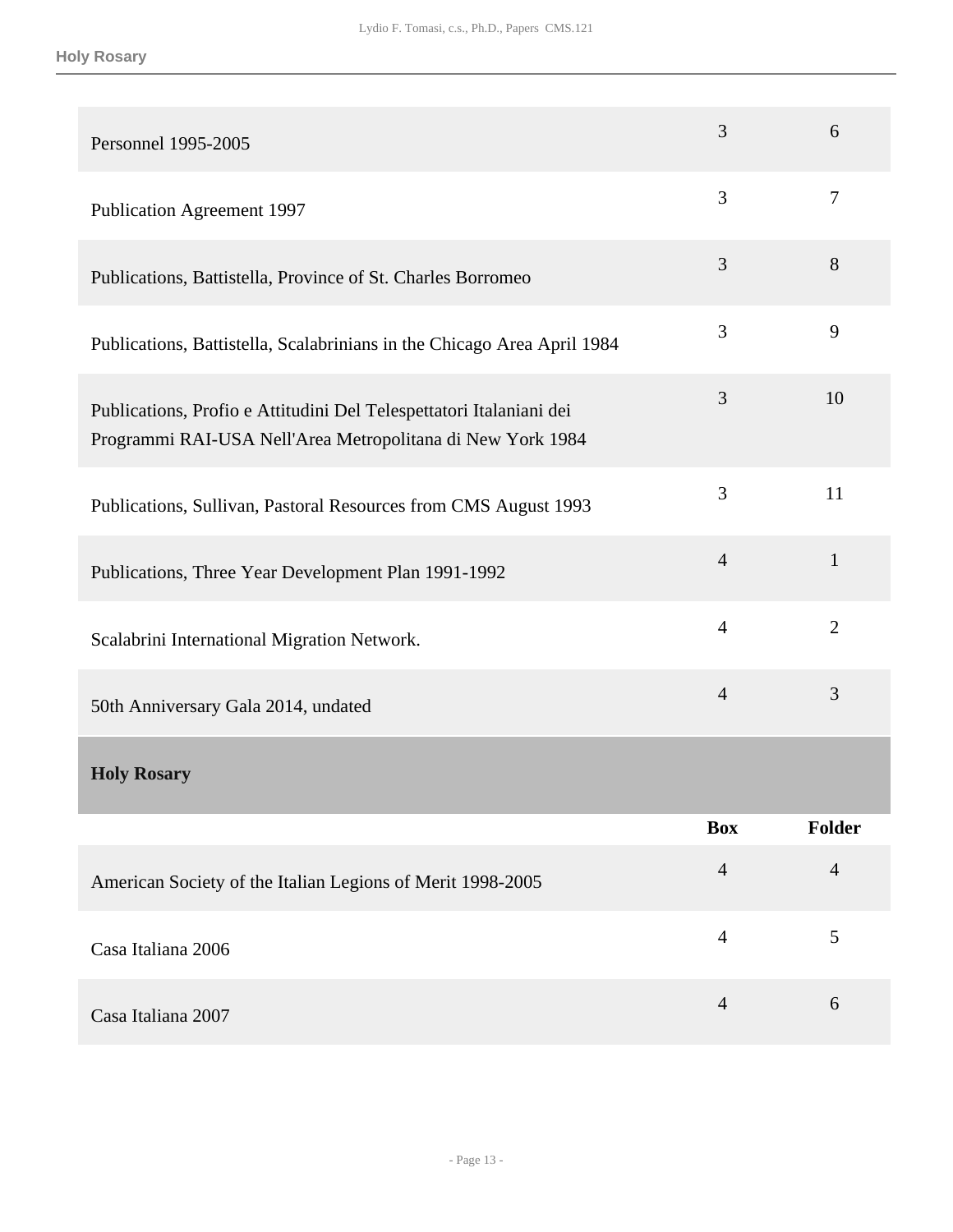| Casa Italiana 2008                                                                               | $\overline{4}$ | $\tau$         |
|--------------------------------------------------------------------------------------------------|----------------|----------------|
| Casa Italiana 2009                                                                               | $\overline{4}$ | $8\,$          |
| Casa Italiana 2010-2011, undated                                                                 | $\overline{4}$ | 9              |
| Center for Human Rights 2003                                                                     | $\overline{4}$ | 10             |
| Correspondence 1982-2014                                                                         | $\overline{4}$ | 11             |
| Global Commission on International Migration 2004                                                | $\overline{4}$ | 12             |
| Instituto Storico Scalabrini 2003-2006                                                           | $\overline{4}$ | 13             |
| Metropolitan Immigrant Clinic 2005                                                               | $\overline{4}$ | 14             |
| New York Immigration Coalition 2005                                                              | $\overline{4}$ | 15             |
| Other Catholics, Chapters I-IV, Pages 1-143                                                      | $\overline{4}$ | 16             |
| Other Catholics, Chapters V-VI, pages 149-238                                                    | 5              | $\mathbf 1$    |
| Other Catholics, Chapters VII-Appendix I-VII, Pages 239-324                                      | 5              | $\overline{2}$ |
| Other Catholics, Remaining Appendices and Bibliography, Appendices<br>misnumbered, Pages 235-477 | 5              | 3              |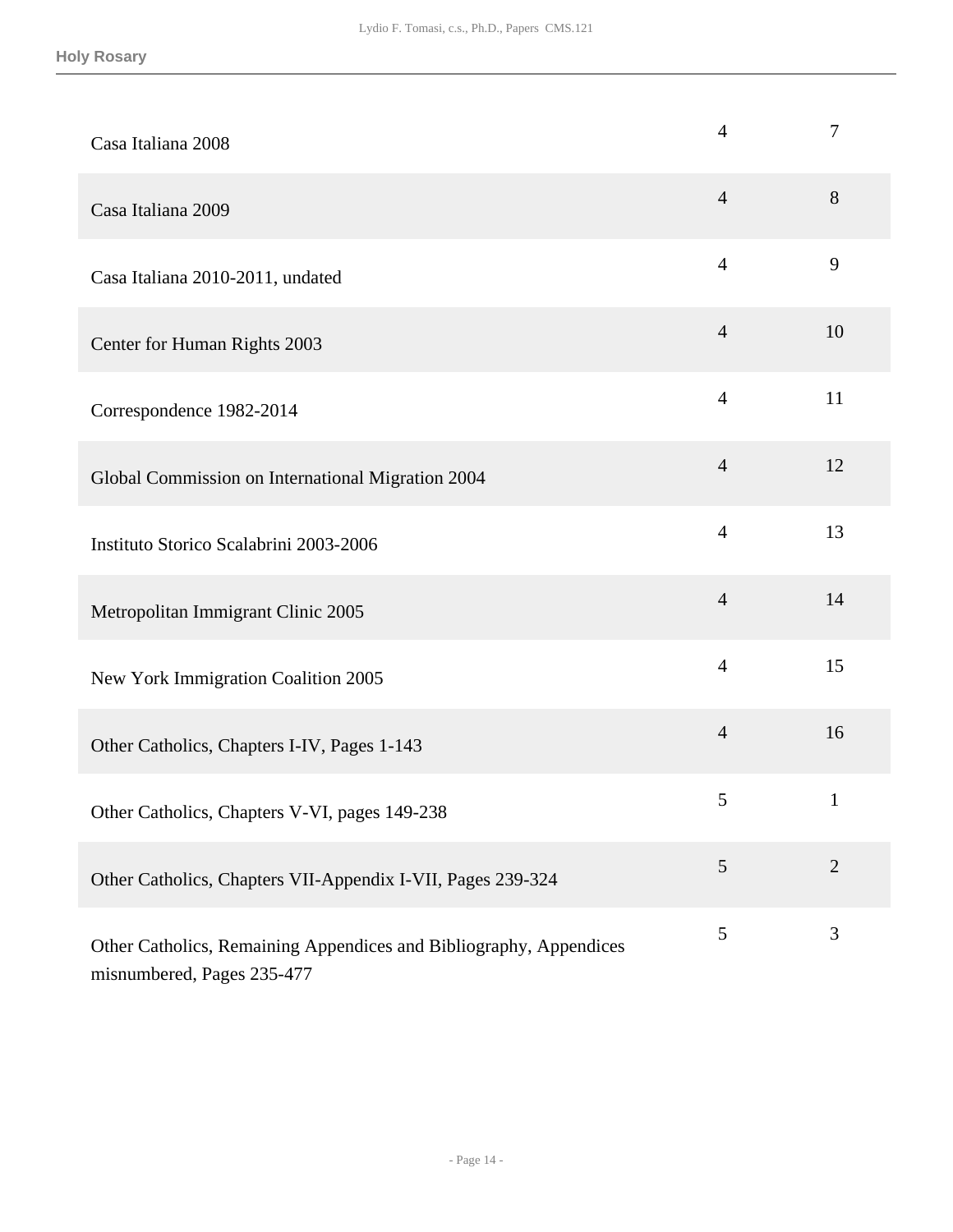| Personal, Classes                                                   | 5     | $\overline{4}$ |
|---------------------------------------------------------------------|-------|----------------|
| Personal, Curriculum Vitae                                          | 5     | 5              |
| <b>Personal Faculties 2006</b>                                      | 5     | 6              |
| Personal, First Vows 1960                                           | 5     | $\overline{7}$ |
| Personal, Mother's Death Certificate 2007                           | 5     | 8              |
| Personal, Ordination Anniversary 2012                               | 5     | 9              |
| Personal, Saint Michael Archangel, New Haven, Connecticut 1965-1966 | 5     | 10             |
| Personal, School Records 1951-1965, undated                         | 5     | 11             |
| Publications, Other Authors 1971-2015, undated                      | 6     | $\mathbf{1}$   |
| Publications, Tomasi, Silvano                                       | 6     | $\overline{2}$ |
| Sansone, Mary 2003-2004                                             | 6     | 3              |
| Stibili, Edward C.                                                  | $6\,$ | $\overline{4}$ |
| Toronto Italians Part I, Italian and Canadian Leaders 1975          | 6     | 5              |
| Toronto Italians Part II, Priests' Survey 1975                      | 6     | $6\,$          |